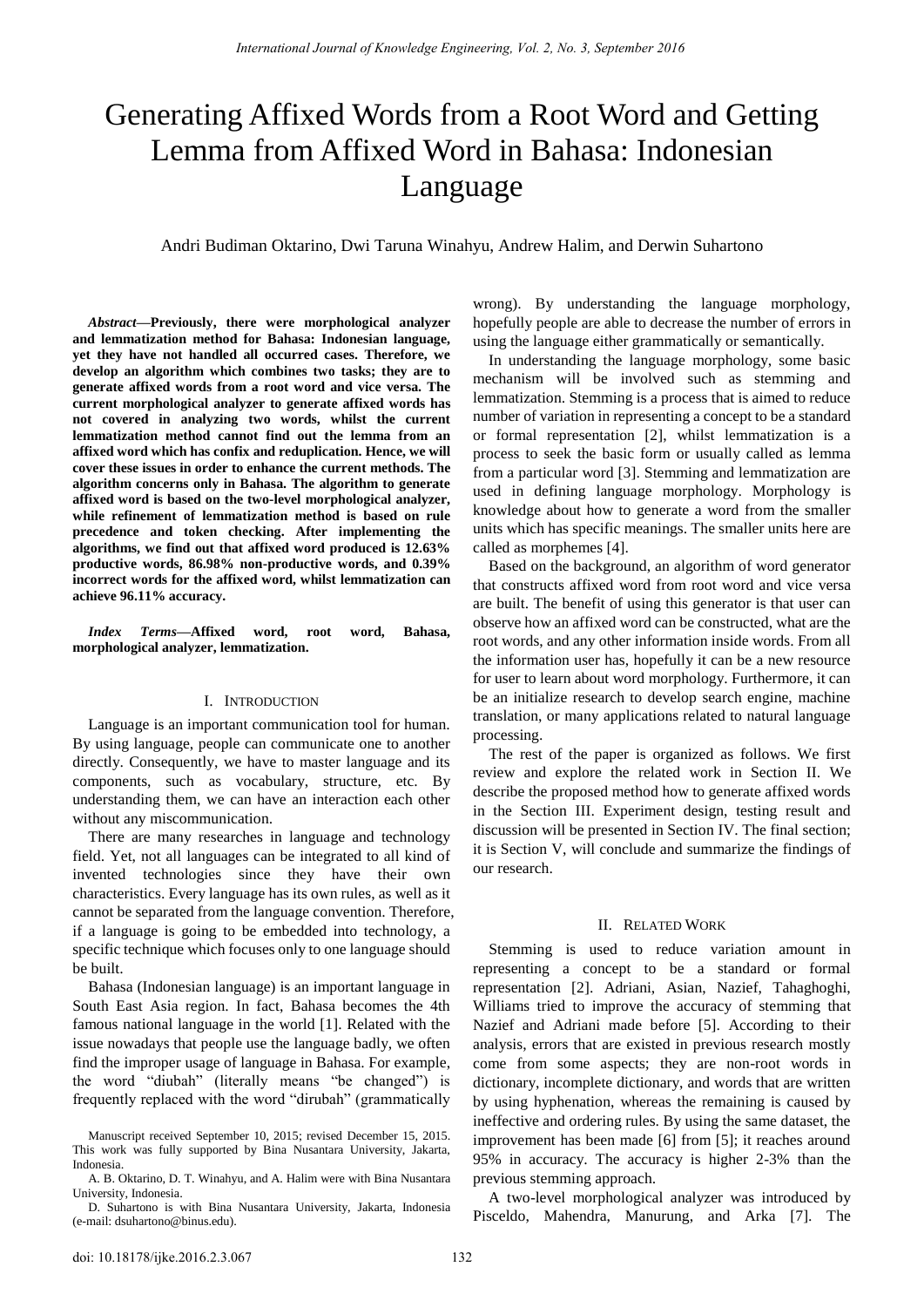morphological analyzer for Bahasa is divided into two components; they are morphotactic and morphophonemic rule. The rules in each component are usually worked in parallel. Moreover, the rules are combined with vocabulary to complete the design. A word that is going to be analyzed will follow this sequence:

vocabulary  $\rightarrow$  morphotactic rules  $\rightarrow$  morphophonemic rules  $\rightarrow$  surface

Before the result occurs in the surface, it will follow the sequential order starts from vocabulary to find out the actual morpheme of the word. After passing the vocabulary checking, the word will then be analyzed by morphotactic and morphophonemic rules. In designing a morphological analyzer, morphotactic rules are crucial to model how two or more morphemes can be merged. However, the merging process is still not completed; hence changes have to be made after these morphemes are merged. For these issues, morphophonemic rules are defined for phonetic changes that occur. After done with those processes, the analysis result will be delivered through the surface.

The research result here is a morphological analyzer for Bahasa that is able to give the detailed analysis from affixation process using two level morphological approaches. This approach is able to handle reduplication, and non-concatenative morphological process. This technique is usually called as IndMA.

There was another research which develops IndMA further, it was conducted by Larasati, Kubon and Zeman [8]. A robust finite state morphology tools for Bahasa is proposed. The technique is called as MorphInd. The research describes about morphological analyzer and lemmatization from given words so that it can be processed further. MorphInd creates morphological information which in its output format becomes morphemic segmentation, morpheme lemma position, lexical category, and morphological features. MorphInd gives better scopes rather than IndMA. MorphInd covers clitics, numeral alternation, and additional particle morphemes which were not covered by IndMA.

Related with MorphInd, a lemmatization process specifically for Bahasa is developed by Suhartono, Christiandy, and Rolando [9]. The research idea comes from the research about stemming in Bahasa [10]. The lemmatization goal is to modify the Enhanced Confix Stripping so that it can be used in accordance with the lemmatization principle. However, it has the similarity in some process inside, such as affix removal to get the lemma form. The lemmatization process includes several process; they are dictionary lookup, rule precedence check, inflectional suffix removal, derivational suffix removal, derivational prefix removal, recoding, suffix backtracking, return original word or return lemma. They are not sequential order process, but it has some conditional statement to be checked before going through the process. Based on testing result, this technique achieved probably 98% accuracy. It has to be enhanced by defining an algorithm for some words exception; such as repetitive words, words with infixes, proper nouns, abbreviations, and foreign words.

## III. PROPOSED METHOD

In this research, sample data was taken from the online

article such as Kompas, Detik, Tempo and printed articles from Kompas. The total tested words were 1098. The words are inputted to the algorithm scheme in figure 1 to be processed.

Fig. 1 explains the whole process of the algorithm. We represent each process by using alphabets. The description of the process is given below:

# *A. Database Lookup*

The database contains all the root words in Bahasa and their word class. Database lookup is conducted after a word has been inputted and it occurs repeatedly in time when every affix removal happens. The first database lookup is used to determine which algorithm will be selected. If input word is not found in database, then go to lemmatization process otherwise continue to the affixed word generator process.

## *B. Morphotactic*

Morphotactic is a process to find out which affix is suitable to be attached to input word based on its word class. Based on [7], we categorize the word class into 4 categories; they are Noun, Verb, Adjective, and Etc.

# *C. Morphophonemic*

The morphophonemic rule contains the rules that can change the prefix pronunciation in accordance with first alphabet from the input word.

# *D. Return Word and Its Affixes*

After done with morphotactic and morphophonemic rules, then the output are displayed. The output consists of all alternatives affixes which can be attached to the input word.

# *E. Token Lookup*

In the lemmatization rule, if the input word is not found in the database, then the symbol "-" inside the words will be observed.

# *F. Repeated Word Concatenations*

If the symbol "-" is existed in the word, then the words which are connected with the symbol will be concatenated. The words before and after "-" are assigned to the different variables. If both variables contain the same word, then we will do step A to find out the dictionary form of the word. Otherwise we will do affix removal rule to each variable. The variable which contains root word will not execute the rule. After the affix removal is finished to both variables, we will do database lookup again to look for their dictionary form.

## *G. Return Lemma Word*

If the root word is still not found after execute all lemmatization rule, then input word is considered as incorrect and will be processed further, otherwise it will be displayed at the output screen.

# *H. Rule Precedence Checking*

If the input word does not exist in the database and it does not have tokens, then do the rule precedence checking. Rule precedence is part of rules which permit affix removal; it begins with new prefix and continues to suffix [4]. As for, the requisite of rule precedence is the combination of the following affixes:

'be-' and '-lah'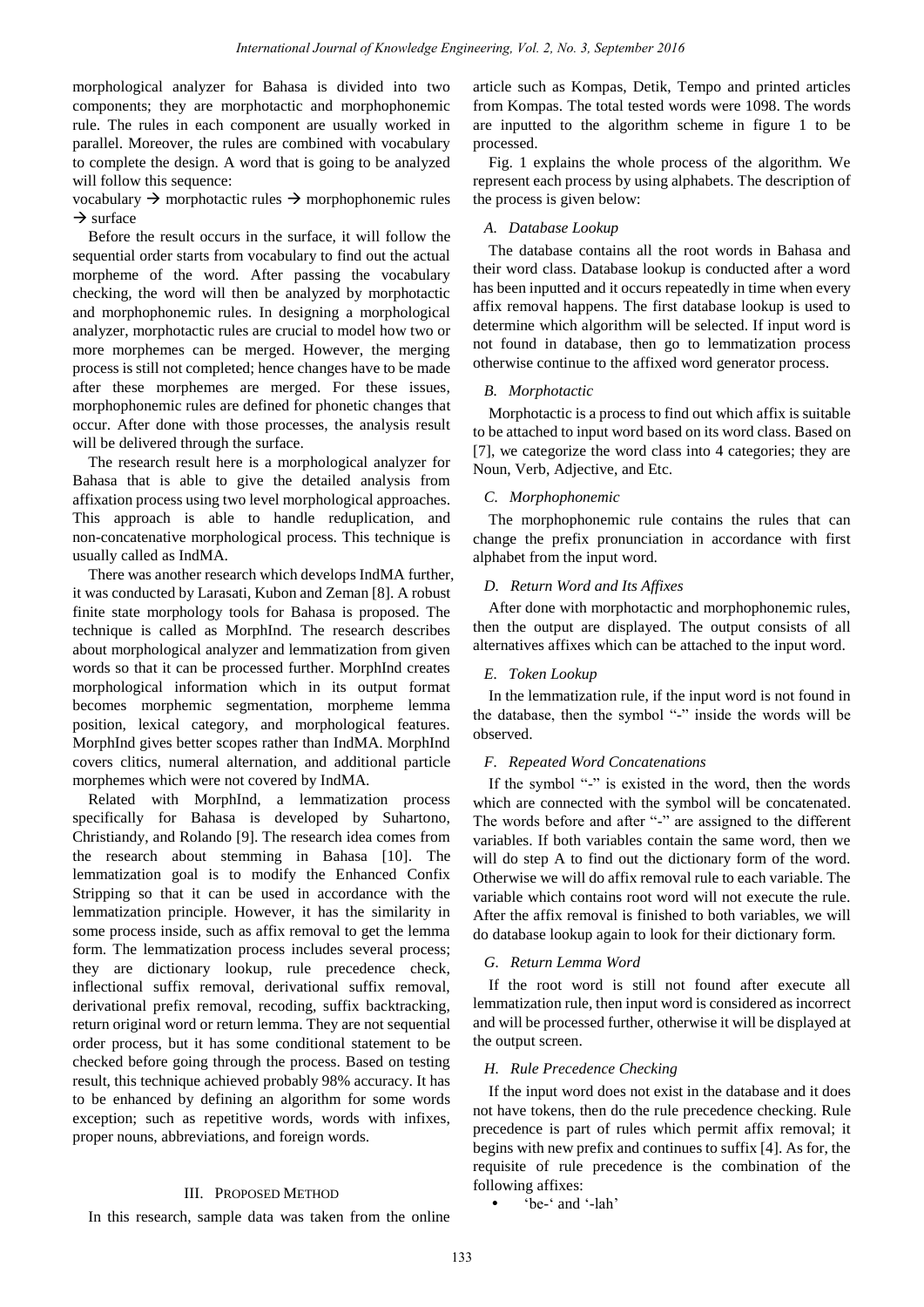

Fig. 1. Algorithm to generate affixed word and lemma word.

If the input word does not fulfill rule precedence requisite, affix removal will be executed from suffix. By applying rule precedence, there are some affix word cases which can be finished faster and achieve more accurate result. Example, for the word "bermasalah" (literally means problematic), if we remove suffix "-lah" before prefix "ber-", then the result will not be appropriate as expected; it is "masa" (literally means period/time)

#### *A. Derivational Prefix Removal*

Derivational prefix has two groups. The first group is prefixes which have no morphophonemic, for example: 'di-', ke-', 'ku-', and 'se-'. Otherwise, the second group has morphophonemic form, it is the alternative form following the word"s first alphabet, for example: "me-", be-", "pe-", and "te-"

#### *B. Inflectional Suffix Removal*

Inflectional suffix has two groups. The first group is particle suffix, for example: '-lah', '-kah', '-tah', and '-pun'. The second group is suffix that explains possession, example:  $'$ -ku',  $'$ -mu', and  $'$ -nya'

#### *C. Derivational Suffix Removal*

Derivational suffix consists of '-i', '-kan', and '-an'. They are removed in this section.

# *D. Affixed Word Reconstruction*

If lemmatization process cannot get a word that is existed in the database, then the word will be returned back as the original word like when it is being inputted. After affixed word has been reconstructed, lemmatization process will be reversely done. If in the first experiment, affix is removed from the front, then after reconstruction affix will be removed

from the back, and vice versa. This is useful because there are some words which have the same form with the affixed word so that in some cases the word will be removed and database lookup will returns fail result. For example by following lemmatization rule, the word "dimakan" (literally means "be eaten") will remove suffix, otherwise if "-kan" is removed from the word "dimakan", database lookup will not be succeed because part of the word which should not be removed is still removed. After doing word reconstruction and the process is executed reversely (from the front), then we can get the word "makan" (literally mean "eating").

#### *E. Return Input Word*

After all the steps in the algorithm has been conducted but the output still cannot be found, then input word will be displayed at the output screen and the input word will be considered as the wrong one.

## IV. RESULTS AND DISCUSSION

From 1098 testing words, 577 of them are root words so they are processed through affixed words generator, 437 of them are affixed words so they are processed through lemmatization, and 84 words are invalid words.

#### *A. Getting Lemma from Affixed Word*

By conducting test to the lemmatization algorithm which consists of 437 tested words, there are 17 errors occur in affix removal. It means that 420 words out of them result on success. In brief, the percentage of success and failure of the lemmatization are:

$$
L(S) = \frac{420}{437} \times 100\% = 96.11\%
$$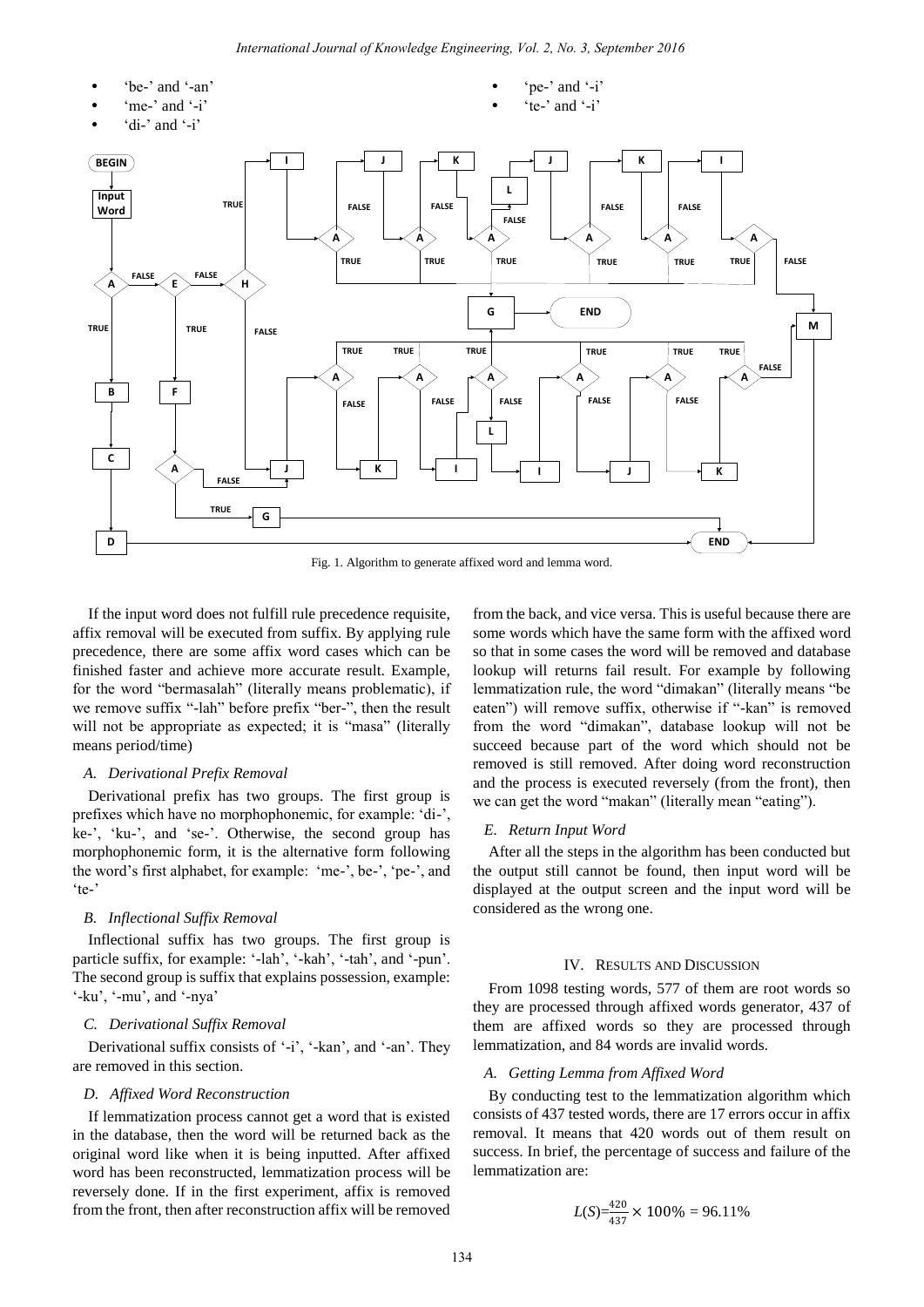$$
L(F) = \frac{17}{437} \times 100\% = 3.89\%
$$

 $L(S)$  = percentage of success on lemmatization

 $L(F)$  = percentage of failure on lemmatization

From the calculation, percentage of success on lemmatization is very high; it is 96.11%, whilst the percentage of failure is very low; it is 3.89%.

| <b>Research Topic</b> | Approach       | <b>Methodology</b> | <b>Accuracy</b> |
|-----------------------|----------------|--------------------|-----------------|
| Stemming              | Based on       | Rule of prefix,    | 95%             |
| Indonesian: A         | dictionary and | suffix, confix by  |                 |
| Confix-Stripping      | rules          | dictionary         |                 |
| Approach              |                | lookup             |                 |
| Lemmatization         | Based on       | Rule of prefix,    | 98%             |
| Technique in          | dictionary and | suffix, confix by  |                 |
| Bahasa: Indonesian    | rules          | dictionary         |                 |
| Language              |                | lookup             |                 |
| Generating Affixed    | Based on       | Rule of prefix,    | 96.11%          |
| Words from a Root     | dictionary and | suffix, confix by  |                 |
| Word and Getting      | rules          | dictionary         |                 |
| Lemma from            |                | lookup             |                 |
| Affixed Word in       |                |                    |                 |
| Bahasa: Indonesian    |                |                    |                 |
| Language              |                |                    |                 |

TABLE I: COMPARISON TO OTHER APPROACHES

From Table I, the percentage of success in our lemmatization is lower than previous research [9] which achieves around 98% in accuracy. This is because we differs the input into 2 categories such that if the input word is the root word then it will run the affixed word generator algorithm

## *B. Getting Affixed Words from a Root Word*

The testing uses 577 root words which results on 14647 affixed words, but not all of them are productive words. For affixed words generator, the output result is categorized into 3; they are productive words, non-productive words, and error words. From 14647 affixed words, the total of productive words is 1851, total of non-productive words is 12471, and total of error words is 55. Accordingly, the percentages for each category are:

$$
M(P) = \frac{1851}{14647} \times 100\% = 12.63\%
$$
  

$$
M(NP) = \frac{12741}{14647} \times 100\% = 86.98\%
$$
  

$$
M(E) = \frac{55}{14647} \times 100\% = 0.39\%
$$

 $M(P)$  = percentage of productive words on affixed word generator

 $M(NP)$  = percentage of non-productive words on affixed word generator

 $M(E)$  = percentage of error words on affixed word generator

Productive words are words in which their way to construct has followed the rules in Bahasa and they can be found in Kamus Besar Bahasa Indonesia (dictionary of Indonesian language).

Non-productive words are words in which their way to construct has followed the rules in Bahasa but they cannot be used by common people such that it cannot be found in dictionary. Nevertheless there is probability for them to be used by people in the future.

Error words are words in which their way to construct has followed the rules in Bahasa but the resulted words are not suitable to the common words.

The percentage of productive words is quite low; it is 12.63%. Although the words are correctly constructed based on the rules but they are not commonly used by people. Therefore, the total amount between productive and non-productive words is significantly high; it is 99.61%. It means the algorithm runs well to produce affixed words.

### *C. Testing Summary*

Based on the testing conducted, 17 errors occur in lemmatization algorithm, 7 of them are caused by over-lemmatized words, 4 of them are caused by under-lemmatized words, and 6 of them are the incorrect rule implementation. The sample of errors can be seen in Table II below.

| TABLE II: EXAMPLE OF ERRORS IN LEMMATIZATION |                                 |  |  |
|----------------------------------------------|---------------------------------|--|--|
| Case                                         | <b>Example</b>                  |  |  |
| Over-lemmatized                              | mengurangi $\rightarrow$ urang  |  |  |
| Under-lemmatized                             | $p$ engamat $\rightarrow$ kamat |  |  |
| Incorrect rule implementation                | sesuai $\rightarrow$ sua        |  |  |

At the **over-lemmatized** case, the removed affixes are more than it should be, yet it still results on a word that is existed in database. For example the word "mengurangi" (literally means "decrease") should become "kurang" (literally means "deficient"). Therefore, the algorithm cut the alphabet "k" and the word becomes "urang" (literally means "tree"). It will be claimed as the output.

For affix removal in the word "pengamat" (literally means observer), the alphabet "ng" should be removed and it remains the word "amat". Nevertheless, the alphabet 'ng' is not removed and it is replaced by "k" so that "amat" becomes "kamat" (literally means "wood"). It is existed in the database so "kamat" becomes the lemma of "pengamat". This is an **under-lemmatized** case.

The word "sesuai" (literally means "appropriate") should become "suai" after being lemmatized. This is not happened because the rule precedence implementation to the word "sesuai" is not suitable. According to the algorithm, the alphabet 'i' will be removed first so it remains "sesua". Furthermore, the algorithm will remove "se-" so that it remains the word "sua" (literally means "meet"). Although this is an **incorrect rule implementation**, but the word is existed in the database, so it is claimed as the output.

#### V. CONCLUSION

From the testing conducted to the algorithm, we conclude that:

- 1) By combining two kinds of algorithm; they are affixed word generator and lemmatization, we can still achieve a good accuracy as the result.
- 2) This research has solved the problem in the previous research. The lemmatization can handle reduplication and affix removal in affixed words in reduplication form
- 3) The morphotactic and morphophonemic rules are quite hard to be implemented in Bahasa. It is because many heterogeneities and inconsistencies in its language rule. Inaccuracy in this research happens because of this issue.